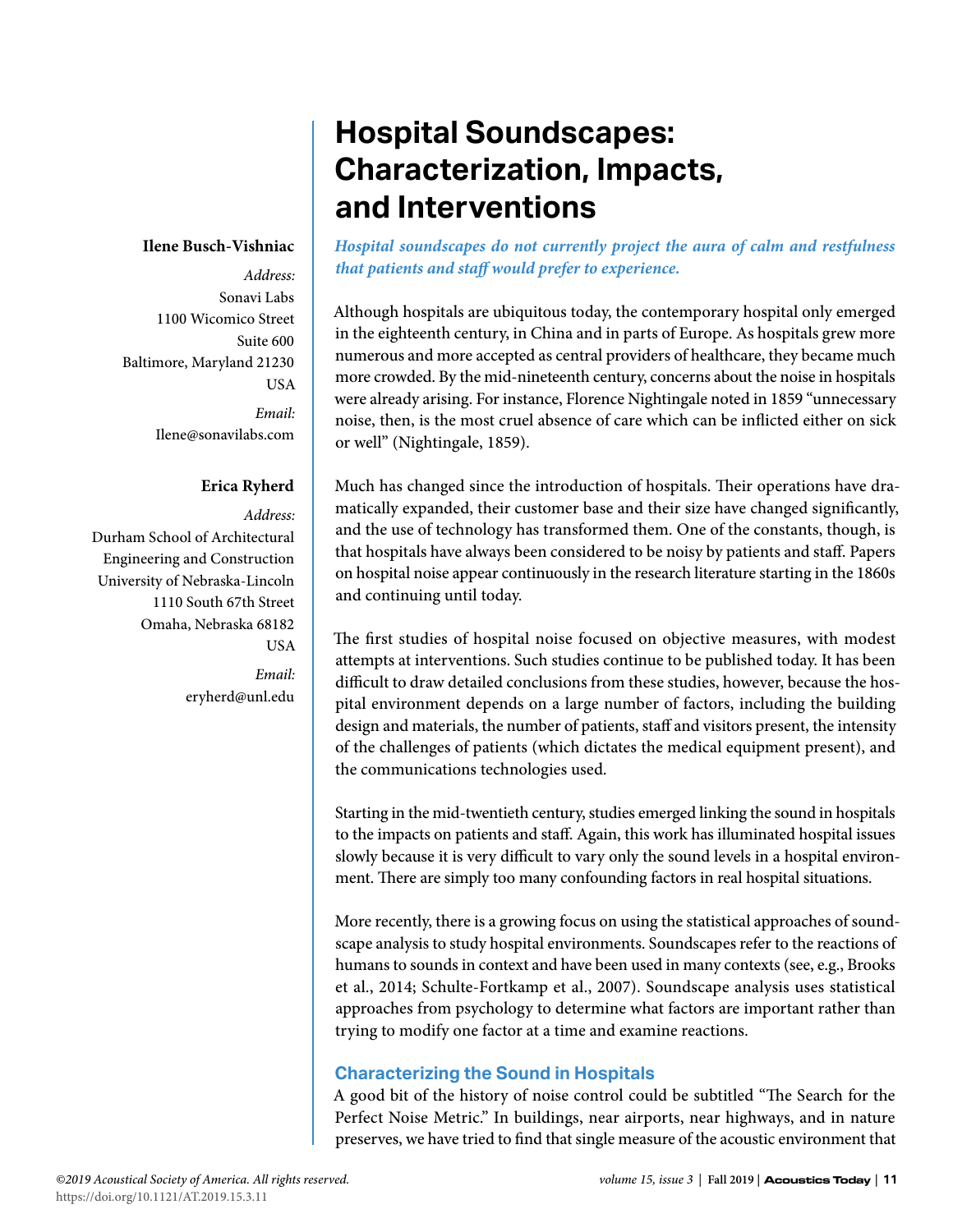

*Figure 1. Hospital noise levels from 1960s to 2017.* L*eq, equivalent sound level averaged over time.*

best predicts reactions and allows for before/after and site A/ site B comparisons. The most common noise metric used in buildings is the equivalent sound level (*L*eq). The *L*eq is that sound pressure level that would be present if the sound in the area were steady. In other words, it is a measure of the sound energy averaged over time and, usually, frequency as well.

Busch-Vishniac et al. (2005) showed the trends in the *L*eq in hospitals from 1960 to 2005 and noted a monotonic increase in daytime levels of roughly 0.38 dB/yr over that period. Ryherd et al. (2011) later expanded that work to 2010 for a subset of data collected by the Healthcare Acoustics Research Team, and, more recently, Weber (2018) has expanded it to 2017. Note that the levels reported by Weber were all preintervention (baseline) and may include both day and night levels. The result is shown in **Figure 1**, which demonstrates that the *L*eq reported in hospitals has continued to rise for nearly 70 years! There are many potential causes for this relentless increase in the sound levels: hospitals first started to be air-conditioned in the 1960s; the required air refresh rates keep rising to lower the number of pathogens in the air; the use of hard surfaces has gained popularity to reduce infections; the amount of equipment in use at bedsides has constantly increased and each new machine introduces noise; and the density of patients has greatly increased.

The distribution of sound levels in **Figure 1** is tighter than one might expect given that the hospitals represented are widely disbursed worldwide and vary greatly in architecture, acuity, speciality, and size. This suggests that the noise sources that dominate in hospitals are not simply related to building operations but are also strongly linked to the building occupants, in other words, conversations, activity noise, and

commonly used medical equipment. Compared with office buildings, factories, or homes, hospitals tend to have more types of noise sources and they don't seem to quiet down at night because hospitals operate around the clock.

Hospitals also differ from typical workspaces or homes in that the sound tends to vary a great deal in amplitude on short timescales. In other words, the sound is peaky. This is shown in **Figure 2**, which is a typical hospital sound pressure level as a function of time (Ryherd et al., 2008). Overhead pages, alarms, pneumatic tube mechanisms, motorized doors, moving carts and equipment, and people all contribute to the transient sounds in hospitals. The *L*eq does not fully capture the relative peakiness of noise, and this might explain why it is not the "perfect" stand-alone sound metric to characterize hospital noise. There are a fair number of hospitals that have benefited from noise interventions that are perceived as improving the soundscape, although the *L*eq has remained nearly the same.

A new measure has been introduced to try to correlate better with the perceptions of hospital noise, namely, the occurrence rate. The occurrence rate [OR(*N*)] is defined as the fraction of time that a level (usually the peak or maximum sound level) exceeds *N* decibels. The measure is derived from the traditional percentile level metric  $(L_{n}^{\{p\}})$  but is specifically applied to peak or other levels. For example, the maximum OR at 90 dB



*Figure 2. Sound pressure level versus time for a typical hospital room.*  L*Aeq, equivalent A-weighted sound pressure level (dark blue line);* L*AFmin, A-weighted minimum sound pressure level (fast averaging; dotted line);*  L *AFmax, maximum A-weighted sound pressure level (fast averaging; red line),* L *CFpeak, peak sound pressure level with a C-weighting scale (light blue line). Reproduced from Ryherd et al., 2008.*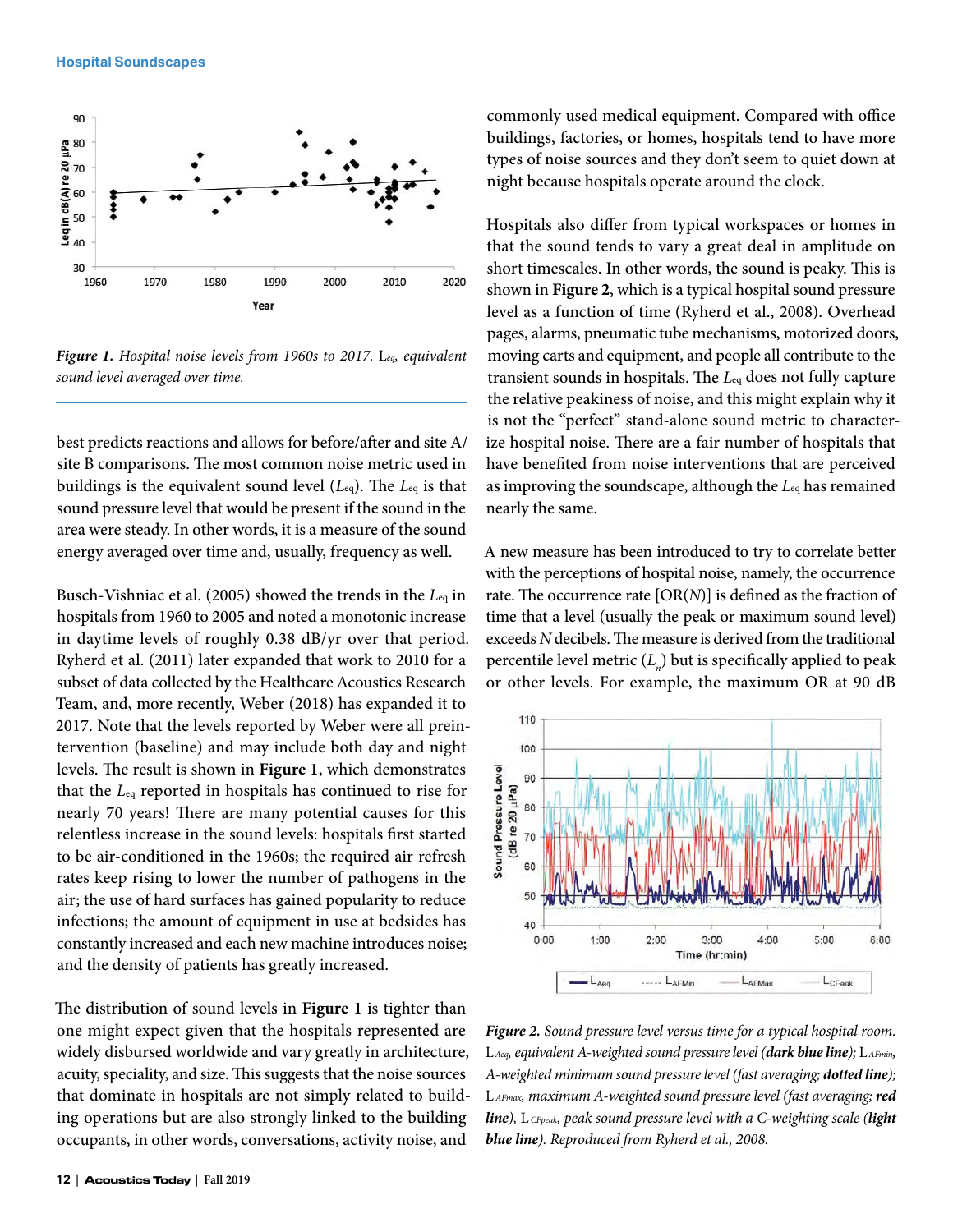

*Figure 3. Relationship between quiet time and* L *Amax occurrence rate. Reproduced from Bliefnick et al., 2019.*

 $[OR(90)_{max}]$  is the fraction of the time the maximum sound pressure level in a space exceeds 90 dB(A) By definition, the OR starts at 100% at low levels and decreases monotonically to 0% as the sound level increases. An example is shown in **Figure 3**, which reveals reductions in occurrences of the maximum A-weighted sound levels (*L*Amax) in three US adult hospital units during set quiet time hours (Bliefnick et al., 2019).

The OR(*N*) was first used as an acoustic measure by Ryherd et al. (2008) and Williams et al. (2007) to describe the environments of adult and neonatal intensive care units, respectively. It was more formally defined by Okcu et al. (2011, 2012) who examined the nursing staff in two different hospital units with similar staff activities and acuity levels. These authors showed that the unit with a higher peak  $OR(90)$   $[OR(90)$ <sub>peak</sub>] was judged more harshly than the unit with nearly identical Leq values but a lower OR(90)<sub>peak</sub>. More recently, papers have linked staff perceptions to the OR(*N*). For instance, Sbihi et al. (2011) found that occurrence rates were correlated with the staff perception of noise-related health effects including distraction, stress, fatigue, and tension headaches. Bliefnick (2018) found correlations between the occurrence rate range in hospitals and patient satisfaction.

#### *Alarm Noise*

Ask people who have been hospital patients what sound they most associate with hospital stays. The likely answer is clinical alarms. As shown in an analysis by Busch-Vishniac (2015), alarms sound on average over 135 times per day per patient in the hospital, with soundings over 500 times per patient per day not unusual in intensive care units. Alarms sound so often that the staff becomes desensitized to them, a process referred to as alarm fatigue. Alarms result in no action being taken over 90% of the time (Cvach, 2012). Nonetheless, alarm failures (failure to sound or failure by staff to respond in a timely fashion) have led to deaths or loss of function, leading the Emergency Care Research Institute (ECRI; 2013) to list clinical alarms as the top medical technology hazard in 2013.

The impact of alarms is different for the staff and patients and their visitors. For the staff, alarms add to the stress level because each alarm demands a response. For patients and their visitors, alarms disrupt conversation and sleep and are routinely listed as one of the most disturbing noises.

Hospital soundscapes could be improved by changing the way we manage alarms, and there are many aspects of alarms that merit further study. For instance, alarms currently sound to indicate that a physiological measure has gone out of bounds. Instead, we could integrate sensors from various medical devices and alarms when they collectively indicate a medical problem such as a trend toward a cardiac arrest. Additionally, alarms provide very little information. They tend to be difficult to localize and hard to recognize. An early study by Lawless (1994) showed that no group of staff were able to identify more than half of the alarms. Work on alarm sounds that would be more effective in transmitting information is currently underway, with a paper by Edworthy and Hellier (2006) leading the way. More fundamentally, because there is never a reason for patients or visitors to hear alarms, there is a question as to when an alarm should sound as opposed to providing a visual or vibratory alert.

#### *Speech Communication*

The problem of speech communication in hospitals has been understudied and underappreciated. Speech communication in hospitals is a dual-edged sword: we want communication to be uninhibited by noise, but we also want to preserve patient privacy. These dual needs are challenging to meet simultaneously.

Studies of speech communication in hospitals indicate that they are very challenging venues for clear conversations. Kwon et al. (2007), Godfrey et al. (2011), and Ryherd et al. (2013) measured the speech intelligibility index (SII) in rooms and hallways of seven hospitals between 2007 and 2013. In not one of these hospitals did the SII indicate good speech communication was possible at normal voice levels. Instead, they were found to be fair or poor for speech communication.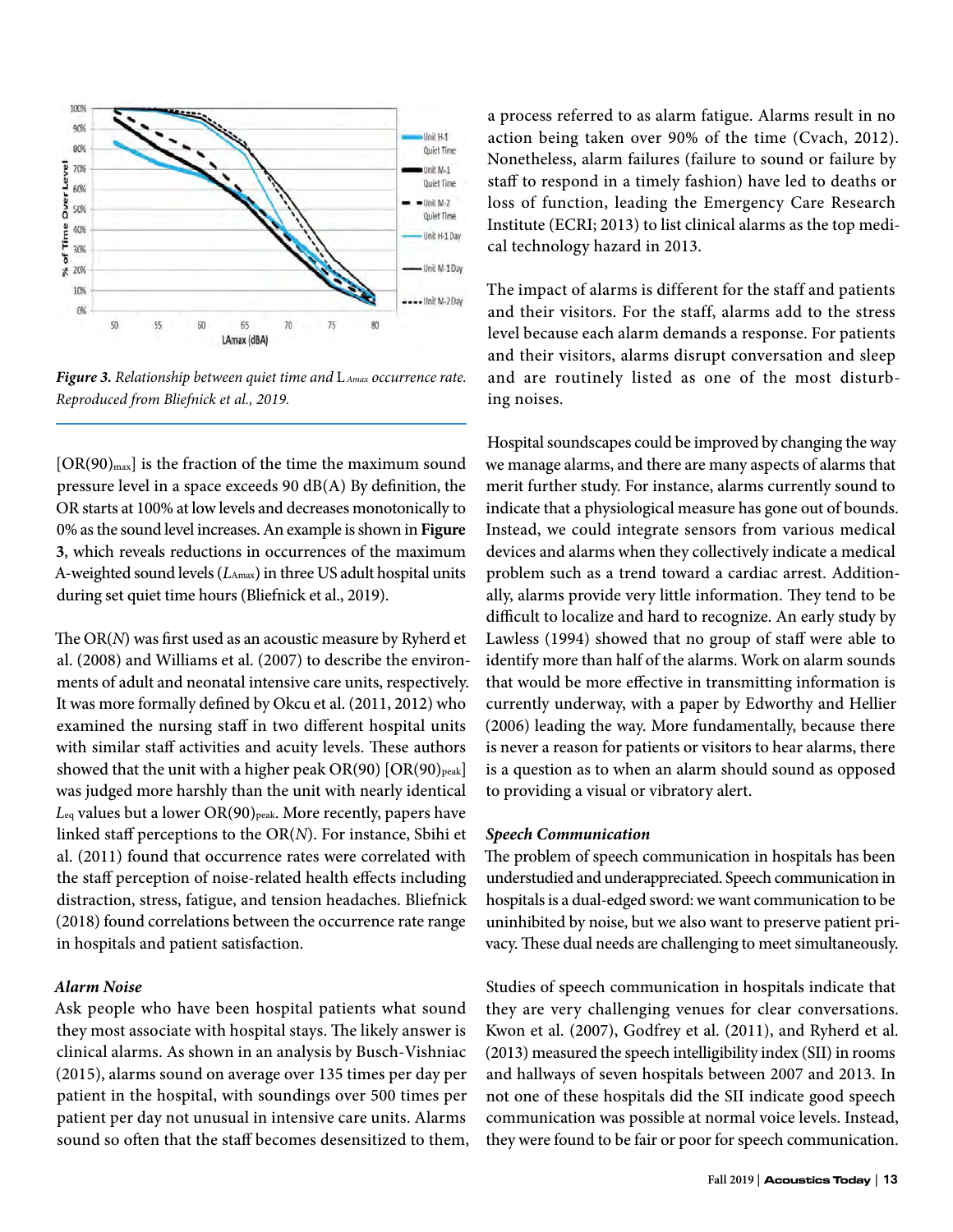# **The Impact of Hospital Soundscapes on Staff and Patients**

Studies of the impact of hospital soundscapes on the staff and patients have been numerous. In what follows, we summarize the key findings.

#### *Impact of Hospital Soundscapes on Staff*

The traditional hospital is designed to be staffcentric. Architectural layouts are set to promote the efficient care of patients, and procedures are established with the staff workflow in mind. Thus, a patient in a hospital might be awakened to have their vital signs checked, reawakened to have the room cleaned, and awakened again to be examined by a doctor rather than being awakened once to have all of these operations done simultaneously. It seems reasonable then to begin our discussion of hospital soundscape impacts by considering the staff.

The most studied group of medical staff in hospitals are the registered nurses (RNs), who are a large portion of the staff and also work in closest contact with patients. Nursing is a difficult occupation, and stress and burnout are serious job issues. Compdata Surveys studied the problem of turnover in healthcare jobs and found that the average turnover in nurses in 2017 was 20.6%, up from 15.6% in 2010. This turnover rate is second only to that in the hospitality sector and is more than double that found in occupations with similar education requirements (Rosenbaum, 2018). The cost per nurse turnover in a hospital was estimated by Jones (2008) to be \$82,000 to \$88,000.

Most of the noise studies on nurses consider the noise/ stress nexus. One of the earliest studies was conducted by Morrison et al. (2003), who followed nurses in a pediatric intensive care unit for three hours and measured the cortisol levels in their saliva (a known stress indicator) while simultaneously monitoring the sound pressure level. These authors found correlations between sound level and three items: self-assessed annoyance, self-reported stress, and cortisol levels. More recently, Ryherd et al. (2008) surveyed 47 nurses in a neurological intensive care unit, finding that 91% reported noise negatively affects them in their daily work environment. Many reported known symptoms of stress: irritation (66%), fatigue (66%), concentration problems (43%), and tension headaches (40%). Applebaum and Fowler (2010) reported that perceived stress was significantly related to job satisfaction and turnover intention, thus indirectly linking noise to job satisfaction.

Although these studies show noise and stress are correlated for nurses, they don't demonstrate a causal relationship. Sound levels on hospital units tend to rise when there is increased activity, usually indicating a medically unstable patient. This makes it impossible to know whether the rise in stress is noise induced or activity induced.

In addition to stress studies, there are some studies of hearing loss and task performance impacts from noise in hospitals. Generally, hospital environments are not sufficiently intense to make hearing loss a concern, but operating rooms are an occasional exception to this rule. Kracht et al. (2007) looked at sound levels in typical surgeries at Johns Hopkins Hospital (Baltimore, MD) and classified the peak levels by type of surgery, as shown in **Figure 4**. They found that neurosurgery and orthopedic operations have peak levels over 100 dB more than 40% of the time, with peaks occasionally exceeding 120 dB. Sound levels in other forms of surgery were significantly less intense, possibly because they don't rely on use of bone saws and drills.

Operating rooms are often made louder by the music that surgeons play. A review by Vahed and Kabiri (2016) suggests that 62-72% of surgeons play music while they operate. The wisdom of playing music during surgery has been debated for decades, with no clear research conclusions. The impact of noise on task performance in hospitals is not clear, with some studies finding no significant difference between quiet and noisy conditions (Hawksworth et al., 1998; Moorthy et al.,



*Figure 4. Fraction of time that the peak noise level (*L*peak) exceeds 90, 95, 100, and 105 dB (unweighted) by category of surgery. Reproduced from Kracht et al., 2007.*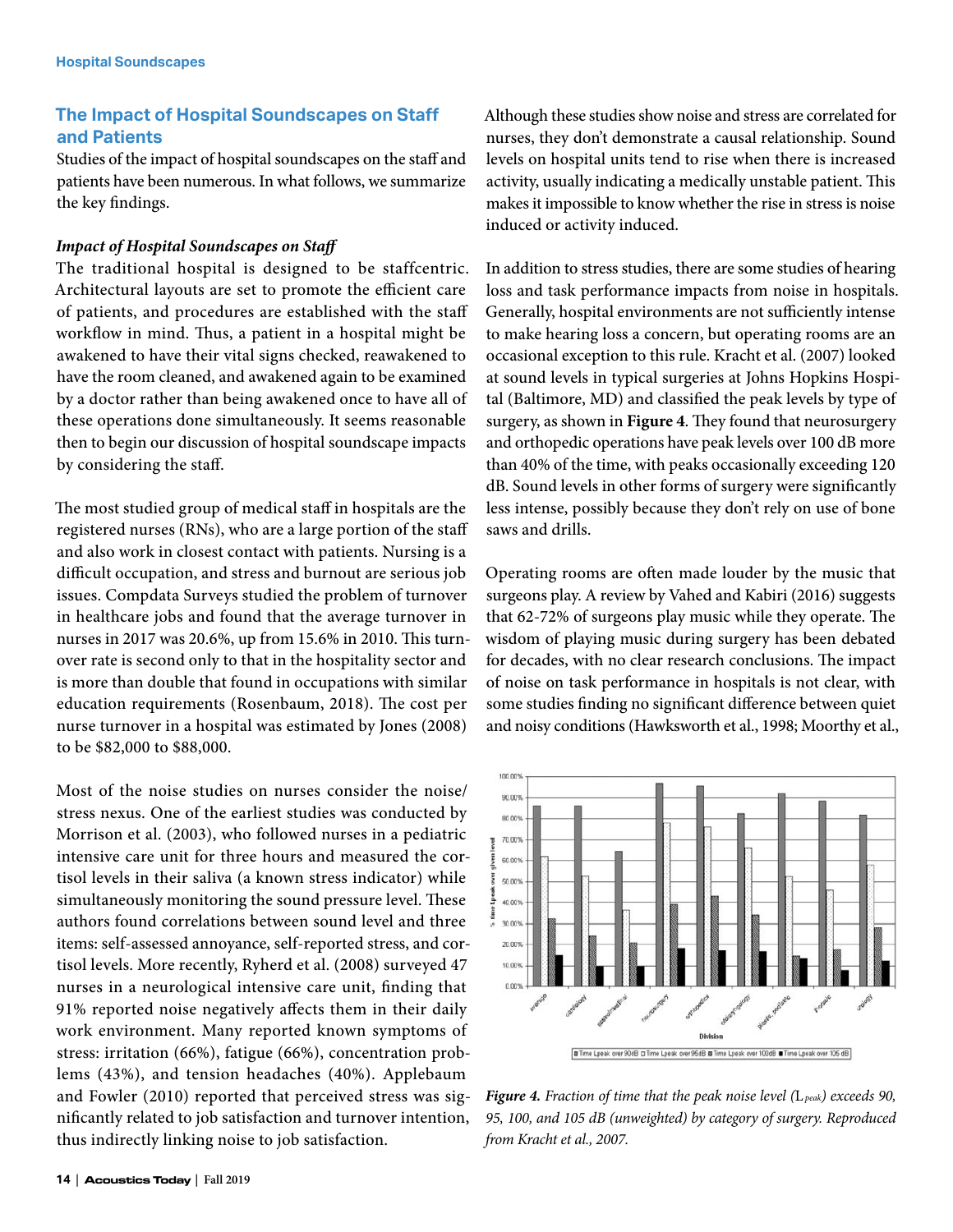2004) and others finding that the effect depends on individual preference and seems to impact short-term memory and mental efficiency (Park and Song, 1994; Murthy et al., 1995).

#### *The Impact of Hospital Soundscapes on Patients*

Hospital soundscapes affect patients quite differently from staff because patients in hospital are present around the clock. Patients are a vulnerable population, often anxious about their medical situation and recovering from illnesses or surgical procedures. Furthermore, although staff members have some modest amount of control over the noise produced in a unit, patients have almost no such control. This negatively affects the patient experience with the hospital environment. A host of potential reactions have been investigated over the years, including sleep disturbance, physiological responses (e.g., cardiovascular response, hospital stay, pain management, wound healing, other physiological reactions), and psychological reactions (e.g., general perception, delirium, satisfaction). Results generally show that hospital soundscapes impact patients.

The most-studied impact of hospital noise on patients considers the interaction of noise and sleep. Disrupted sleep is known to relate to blood pressure increases, weight gain, heart disease, pain, stress, and inflammation. A study by Gabor et al. (2003) was among the first to directly measure sleep stage and correlate it with noise. Subjects were both patients on mechanical ventilators in an intensive care unit and healthy subjects sleeping in the unit. For healthy subjects, the majority of arousals from sleep were correlated with the sound peaks. For ventilated patients, only about 20% of the arousals were related to sound. Overall, most of the causes of sleep arousals were unknown and surveys the following day were unlikely to accurately identify noise sources causing arousals. The Sound Sleep Study reported by Buxton et al. (2012) was conducted in sleep labs using recorded sounds typical in hospitals and found that as sounds got louder, they were more likely to cause sleep arousals, with alarms and ringing phones the most likely culprits. Again, subjects were unable to identify the noise sources that caused them to awaken. Persson Waye et al. (2013) found that for subjects exposed to intensive care unit noise, sleep was more fragmented, with less slow-wave sleep, more arousals and more time awake compared with a reference night.

Although these studies suggest that hospital soundscapes impact sleep, the repercussions remain unclear. We don't know, for instance, whether poor sleep in hospitals causes extended stays. We do know that patients do not view the hospital as a place where it is easy to fall asleep. The Hospital Consumer Assessment of Healthcare Providers and Systems survey (HCAHPS), mandated in the United States since 2008, has a single question about acoustics, asking patients to rate the area around their room as always, usually, sometimes, or never quiet at night. This was routinely the question receiving the lowest patient score on the survey until recently when the survey was changed. Locke and Pope (2017) compared the responses of patients to the noise question in 2010 and 2014. They found a drop in the fraction of patients regarding their room as always quiet at night from 2010 to 2014 and an increase in the fraction saying their room was never quiet at night, results trending in the wrong direction.

In addition to sleep studies, there has been some research on other physiological impacts of sound on patients. For instance, Hsu et al. (2012) studied patient heart rate, respiration rate, systolic and diastolic blood pressure, and blood oxygen saturation levels as a function of sound pressure level. This study found correlations between increasing levels and increases in physiological measures except for blood oxygen saturation, which trended downward with increasing level.

Studies of the psychological impacts of hospital sounds on patients have focused on the sense of well-being and on the impact of music. For example, Cunha and Silva (2015) had patients take two surveys: the Environmental Comfort Questionnaire (EMQ) to measure noise perception and the Positive and Negative Affect Schedule (PANAS) to measure emotion. They found significant correlations between noise levels and perceptions of well-being, with higher noise levels leading to a reduced sense of well-being. A more recent study by Bliefnick (2018) also utilized the PANAS and found that subjects listening to hospital soundscapes for 30 minutes displayed decreased moods.

There are interesting studies on the impact of music on patients. For instance, McClurkin and Smith (2016) studied the impact of music on preoperative patients. They determined that listening to as little as 15 minutes of music before surgery reduced anxiety. There are companies that are producing soothing sound products for hospitals and clinics to use.

# **Studies Using Soundscape Analytical Approaches**

One of the earliest efforts to use analytical techniques developed for psychology on hospitals was reported by Mourshed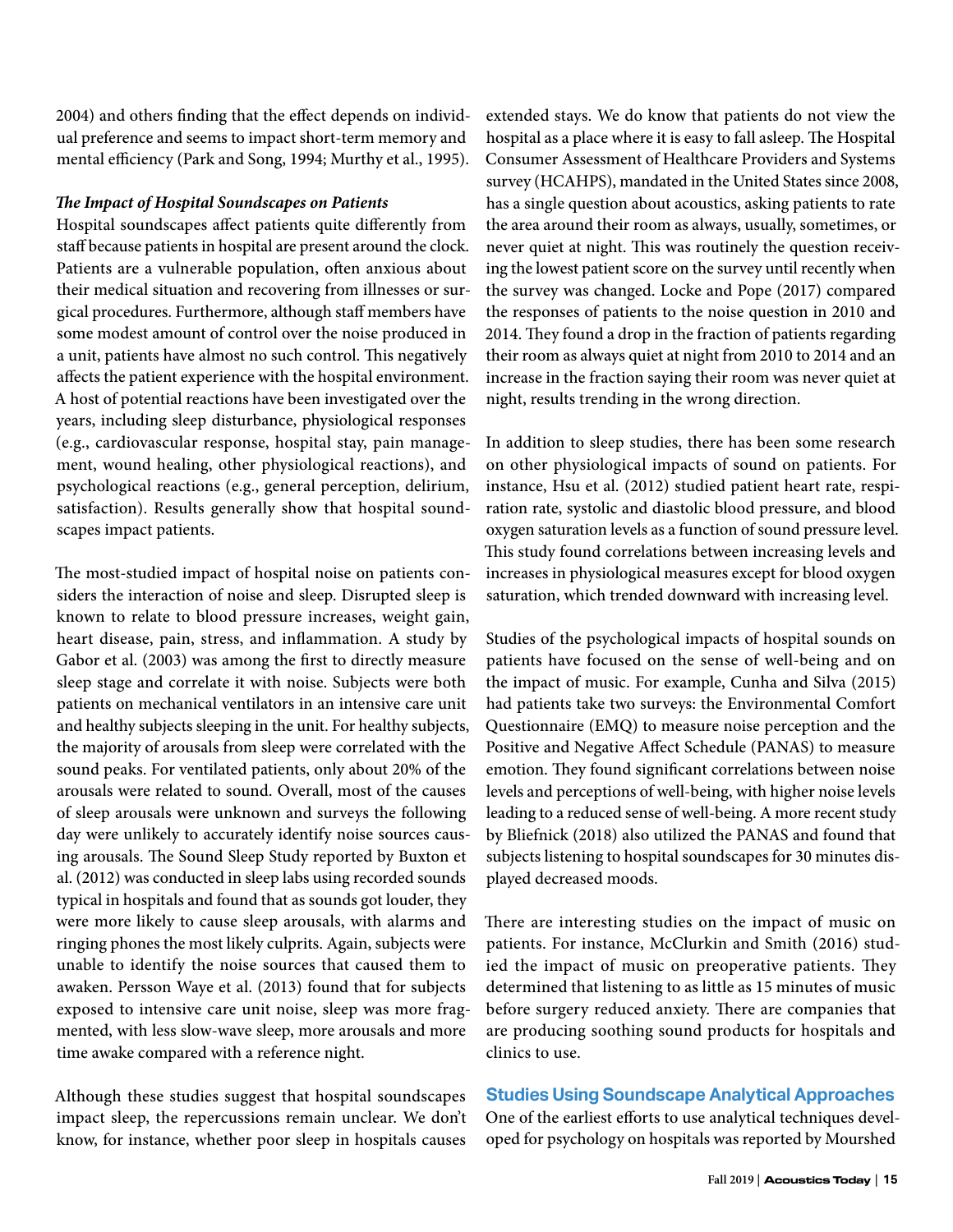and Zhao (2012). Their aim was to determine which healthcare facility design factors are most significant for clinical workers. They formed a list of 16 design factors that had been shown previously to be important to healthcare workers and administered a questionnaire to the medical staff. Analyzing their results using principal component analysis, they found three significant dimensions of importance in hospital designs: spatial, environmental, and maintenance. They found that cleanliness was the top concern of the staff, followed by air quality, then noise, and then thermal comfort.

More recently, an impressive body of work on hospital soundscapes has been reported by Mackrill et al. (2013a,b, 2014), who studied a cardiothoracic ward. The aim of this study was to identify the positive and negative aspects of the hospital soundscape and to craft interventions based on the results. The first part of the study used semistructured interviews with patients and staff to associate positive and negative words to sound sources. The next part of the study used recordings of the important noise sources in a laboratory listening study. Subjects were asked to listen to each sound and describe how it made them feel. Semantic analysis was used to group results into positive, negative, or neutral emotions. Bipolar semantic scales were created from the expressions of subjects and then principal component analysis was used to determine significant dimensions. For instance, one scale went from calm to agitated and another from relaxed to stressed. This study found two significant perceptual dimensions: relaxation, which described 57% of the variance, and interest and understanding, which accounted for 13% of the variance. From this, the investigators concluded that patients and staff seek a relaxing soundscape and are more forgiving of noise if its purpose is understood.

The last part of the study by Mackrill and colleagues (2014) considered the potential to improve the soundscape by introducing masking sounds. They found that added nature sounds improved the ratings of the soundscape by subjects along the relaxation dimension and that the improvement was greater than for traditional masking sounds. This result parallels Ulrich's (1984) seminal work on the impact of views of nature on hospital patients and is aligned with a study by Annerstedt et al. (2013) that found that sounds of nature reduced cardio stress markers and cortisol levels after a stressing event.

Azzahra et al. (2017) asked nurses to rate the soundscape in an intensive care unit on a variety of preestablished bipolar scales such as pleasant to unpleasant. This work found three

significant dimensions: information, which accounted for 31% of the variance; calmness, which described 31% of the variance; and dynamics (e.g., loudness), which accounted for 23% of the variance.

There is much work still to be done using soundscape analytical tools. For instance, noise interventions based on results have not yet been fully tested to confirm the techniques.

#### **Interventions**

Hospital soundscape interventions parallel typical noise control approaches, which are normally classified as at the source, along the path, or at the receiver. Noise interventions are also conventionally described as physical, meaning there is a change in structure causing sound to be reduced, or administrative, meaning that behaviors or processes change. In what follows, we highlight a few of the more unusual and interesting noise interventions in hospitals.

At the source, noise interventions are hard to find in hospitals. Medical equipment manufacturers are not focused on producing quieter machines, oral communication reigns supreme in medical facilities, and alarms continue to sound constantly. One administrative approach has, however, managed to improve the soundscape at least periodically, namely, the implementation of quiet times.

Quiet times are designated blocks of time (often two consecutive hours each day) during which hospital unit operations are intentionally minimized. Typically, lights are dimmed, doors are closed, and fewer procedures are scheduled. Both staff and patients appreciate these times of rest. Weber and Ryherd (2016) showed, for instance, that over 90% of nurses surveyed felt quiet times were useful to them, their patients, and the families of their patients. Similarly, Adatia et al. (2014) showed that quiet times were useful to new mothers.

Along the path, noise interventions usually consider the addition of sound absorption or insertion of some sort of sound barrier. These are both problematic approaches in hospitals, where the ability to clean all materials regularly is important and where unit staff want to be able to see patients clearly to ensure safety and promote an efficient workflow. There are now a few lines of acoustical materials appropriate for use in hospitals, but the problem of direct sound paths remains.

An interesting approach to along the path noise interventions in hospitals was presented by Okcu et al. (2013), who studied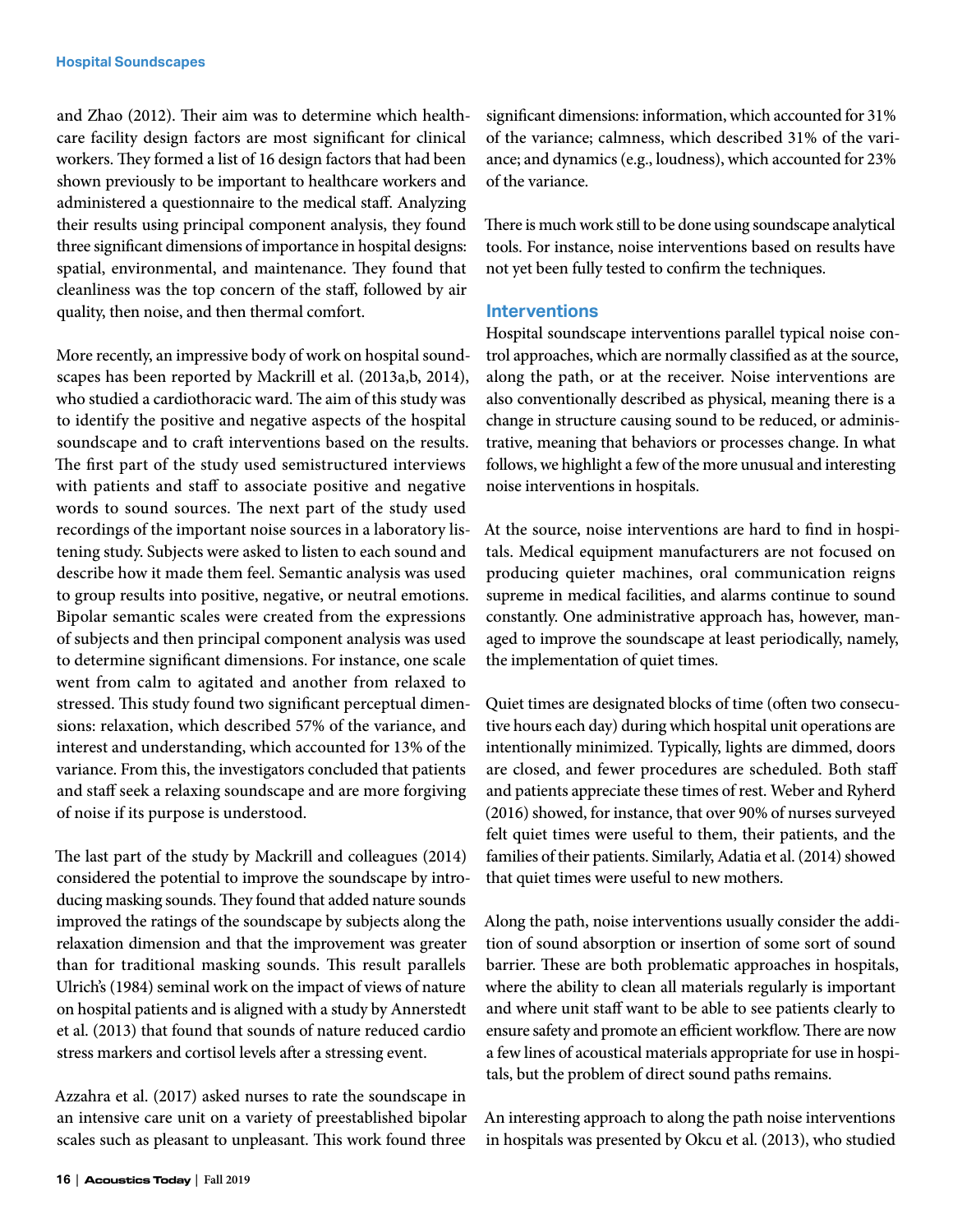floor layout designs such as corridor turns and branching hallways, relative grid distance, and visual fragmentation. These architectural features were found to relate to the reverberation time in units and allow for hospital designs to consider the soundscape at the design stage.

Finally, at the receiver, interventions that have been studied include earplugs and headphones. Schlesinger et al. (2017) studied noise-canceling headphones designed to specifically eliminate clinical alarms while passing the rest of the sound with as little distortion as possible. Laboratory results showed significant improvement in speech intelligibility while alarms were sounding.

Taken as a whole, interventions to improve the hospital soundscape show some benefits but have not been consistently successful. They have tended to focus on modest improvements rather than the significant reuse, redesign, and transformation that is probably required for hospital soundscapes to become more pleasant for staff, patients, and visitors.

## **Conclusions**

Hospital soundscapes do not currently project an aura of calm and restfulness that patients and staff would prefer. Instead, they are loud and chaotic, with lots of sound peaks from normal hospital operations and medical equipment. Furthermore, hospital sound levels have been increasing for decades. There is research that supports the notion that the soundscape impacts medical staff primarily by increasing stress and patients through impacting the ability to sleep and the sense of well-being.

Recent work on hospitals indicate that staff and patients crave a soundscape that could be described as calm, and patients are willing to experience noises when they understand their origin and meaning. Interventions parallel work more generally on building noise. The addition of quiet times on units has been found to be useful for staff and patients and their families and masking the sounds of nature show promise in creating a more restful space as well.

There are many avenues of research still to be pursued to understand hospital soundscapes. These include investigations of how we might better use audible and nonaudible alarms, studies to determine whether there is a direct link between patient medical outcomes and elements of the hospital soundscape, and demonstration of interventions that can be scaled across a broad range of hospitals.

# **References**

- Adatia, S., Law, S., and Haggerty, J. (2014). Room for improvement: Noise on a maternity ward. *BMC Health Services Research* 14, 604-606.
- Annerstedt, M., Jönsson, P., Wallergard, M., Johansson, G., Karlson, B., Grahn, P., Hansen, Å. M., and Währborg, P. (2013). Inducing physiological stress recovery with sounds of nature in a virtual reality forest—Results from a pilot study. *Physiology Behavior* 118, 240-250.
- Applebaum, D., and Fowler, S. (2010). The impact of environmental factors on nursing stress, job satisfaction, and turnover intention. *The Journal of Nursing Administration* 40(0), 323-328.
- Azzahra, I. R. N., Fela, R., Sarwono, J., Utami, S. S., and Sudarsono, A. S. (2017). Hospital soundscapes: Perception analysis of acoustics environment in intensive care unit. *Proceedings of Inter-Noise 2017, 46th International Congress and Exposition on Noise Control Engineering*, Hong Kong, China, August 27-30, 2017, Vol. 255, No. 4, pp. 3635-3640.
- Bliefnick, J. M. (2018). *Evaluation of Hospital Soundscapes to Improve Patient and Staff Experience*. PhD Dissertation, Architectural Engineering Program, University of Nebraska-Lincoln.
- Bliefnick, J. M., Ryherd, E. E., and Jackson, R. (2019). Evaluating hospital soundscapes to improve patient experience. *The Journal of the Acoustical Society of America* 145, 1117-1128.
- Brooks, B. M., Schulte-Fortkamp, B., Voigt, K. S., and Case, A. U. (2014) Exploring our sonic environment through soundscape research and theory. *Acoustics Today* 10(1), 30-40. [https://doi.org/10.1121/1.4870174.](https://doi.org/10.1121/1.4870174)
- Busch-Vishniac, I. (2015). A model of clinical alarm errors in hospital. *Biomedical Instrumentation and Technology* 49(4), 280-291.
- Busch-Vishniac, I. J., West, J. E., Barnhill, C., Hunter, T., Orellana, D. and Chivukula, R. (2005). Noise levels in Johns Hopkins Hospital. *The Journal of the Acoustical Society of America* 118(6), 3629-3645.
- Buxton, O. M., Ellenbogen, J. M., Wang, W., Carballiera, A., O'Connor, S., Cooper, D., Gordhandas, A. J., McKinney, S. M., and Solet, J. M. (2012). Sleep disruption due to hospital noises: A prospective evaluation. *Annals of Internal Medicine* 153, 170-179.
- Cunha, M., and Silva, N. (2015). Hospital noise and patients' wellbeing. *Procedia-Social and Behavioral Science* 171, 246-251.
- Cvach, M. (2012). Monitor alarm fatigue: An integrative review. *Biomedical Instrumentation and Technology* 46(4), 268-277.
- Emergency Care Research Institute (ECRI). (2013). Top ten health hazards. *Health Devices* 42(11), 1-16.
- Edworthy, J., and Hellier, E. (2006). Alarms and human behavior: Implications for medical alarms. *British Journal of Anaesthesia* 97(1), 12-17.
- Gabor, J. Y., Cooper, A. B., Cronbach, S. A, Lee, B., Kadikar, N., Bettger, H. E., and Hanly, P. J. (2003). Contribution of the intensive care unit environment to sleep disruption in mechanically ventilated patients and healthy subjects. *American Journal of Respiratory And Critical Care Medicine* 167, 708-715.
- Godfrey, R. D., Feth, L., and Winch, P. (2011). Benchmark measurements of noise, reverberation time, and an estimate of speech intelligibility in a representative operating room at Nationwide Children's Hospital in Columbus, Ohio. *The Journal of the Acoustical Society of America* 130(4), 2318.
- Hawksworth, C., Sivalingam, P., and Asbury, A. J. (1998). The effects of music on an anaesthesiologist's psychomotor performance. *Anaesthesia* 53, 195-197.
- Hsu, T., Ryherd, E., Persson Waye, K., and Ackerman, J. (2012). Noise pollution in hospitals: Impacts on patients. *Journal of Clinical Outcomes Management* 19(7), 301-309.
- Jones, C. B. (2008). Revisiting nurse turnover costs: Adjusting for inflation. *Journal of Nursing Administration* 38, 11-18.
- Kracht, J. M, Busch-Vishniac, I. J., and West, J. E. (2007). Noise in the operating rooms of Johns Hopkins Hospital. *The Journal of the Acoustical Society of America* 121(5), 2673-2680.